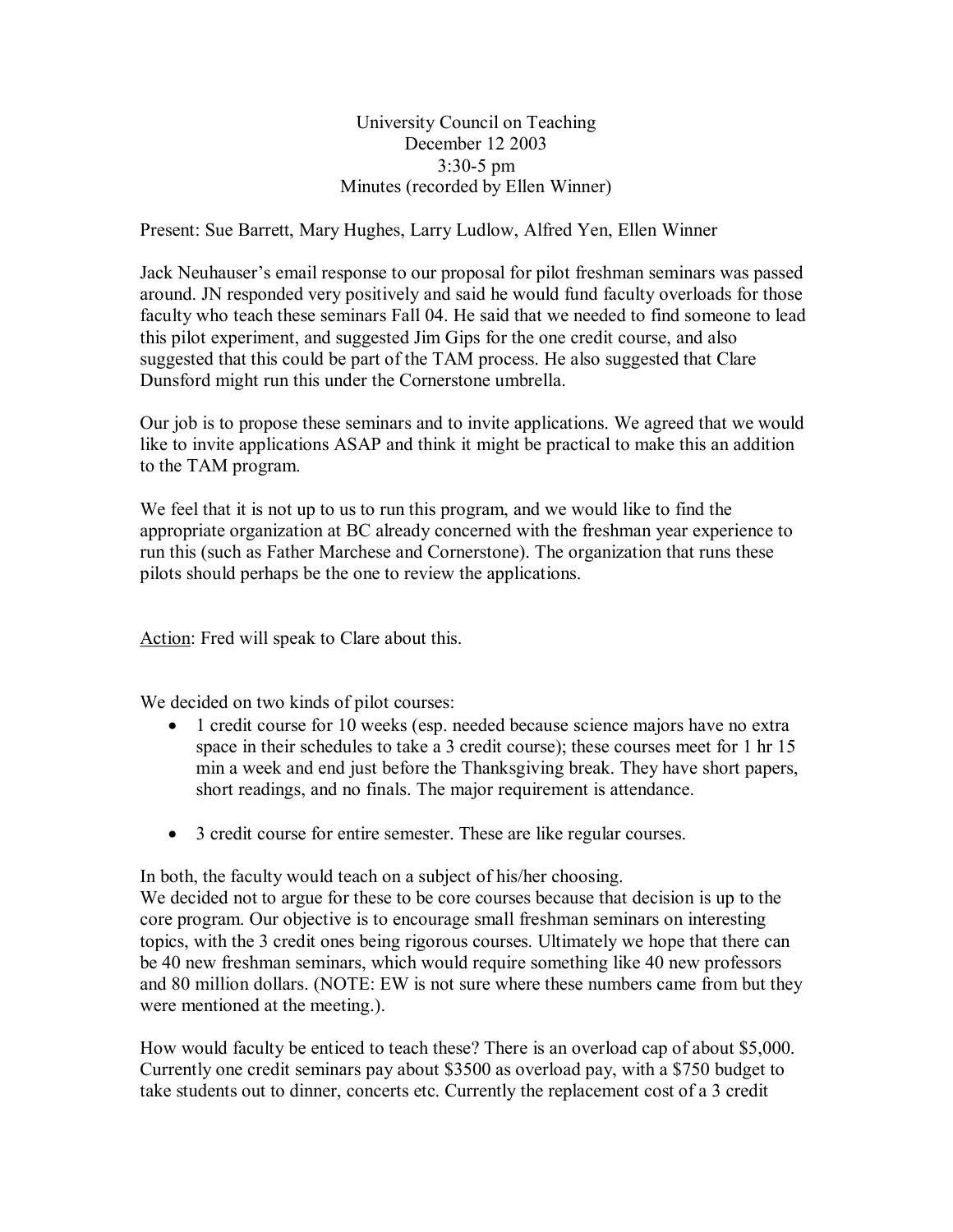course is about \$4700. We discussed the possibility of JN making an exception and offering more than the overload pay for these courses. One possibility is to fund them as TAM grants. We even thought about the possibility of funding a TAM grant for the full \$15,000 for a faculty to teach a freshman seminar.

Action: Fred will talk to Jack and find out (1) how much is the current overload stipend for a 3 credit course; (2) whether we are restricted to this or can go higher; (3) whether the 1 credit course would pay the same for the faculty as the Cornerstone rate.

We discussed that if the pay goes higher, we will get more applications and can then be more selective.

We also discussed the possibility of using some of our retired teachers, those known to be great teachers.

Faculty could adapt courses they already teach and make them for students with no background.

Larry Ludlow asked what happened to our proposal for an advising center

Action: Fred will ask Clare (or her replacement for next year, Ourida Mostefai) about this.

Larry also asked what happened to the million dollar budget JN promised the UCT. Action: Fred will ask Jack about this. Poor Fred—should we distribute some of these "actions?"

We next moved to the TAME grants. We funded the O'Leari/Fonti grant. We will not fund the other two because they are to fund RAs and for this faculty must apply to our URA program.

Action: Fred will change the TAME website to make clear this is not for RAships and is for faculty to develop new ideas about teaching.

## Other issues

Larry would like to review the new classrooms. For ex the new Campion computer classroom should be evaluated. We should find out what our role is in planning new classrooms.

Bill Petri noted that the university is going to build two more lecture halls and Rita Owens is in charge of general campus technology. We should invite her to speak to us and tell her about the plans.

We agreed that we should be sent copies about plans for new classrooms and we would like these sent to us in the draft stage where there is room for our comments. These would come from Rita.

Action: Fred will contact Rita Owens about this.